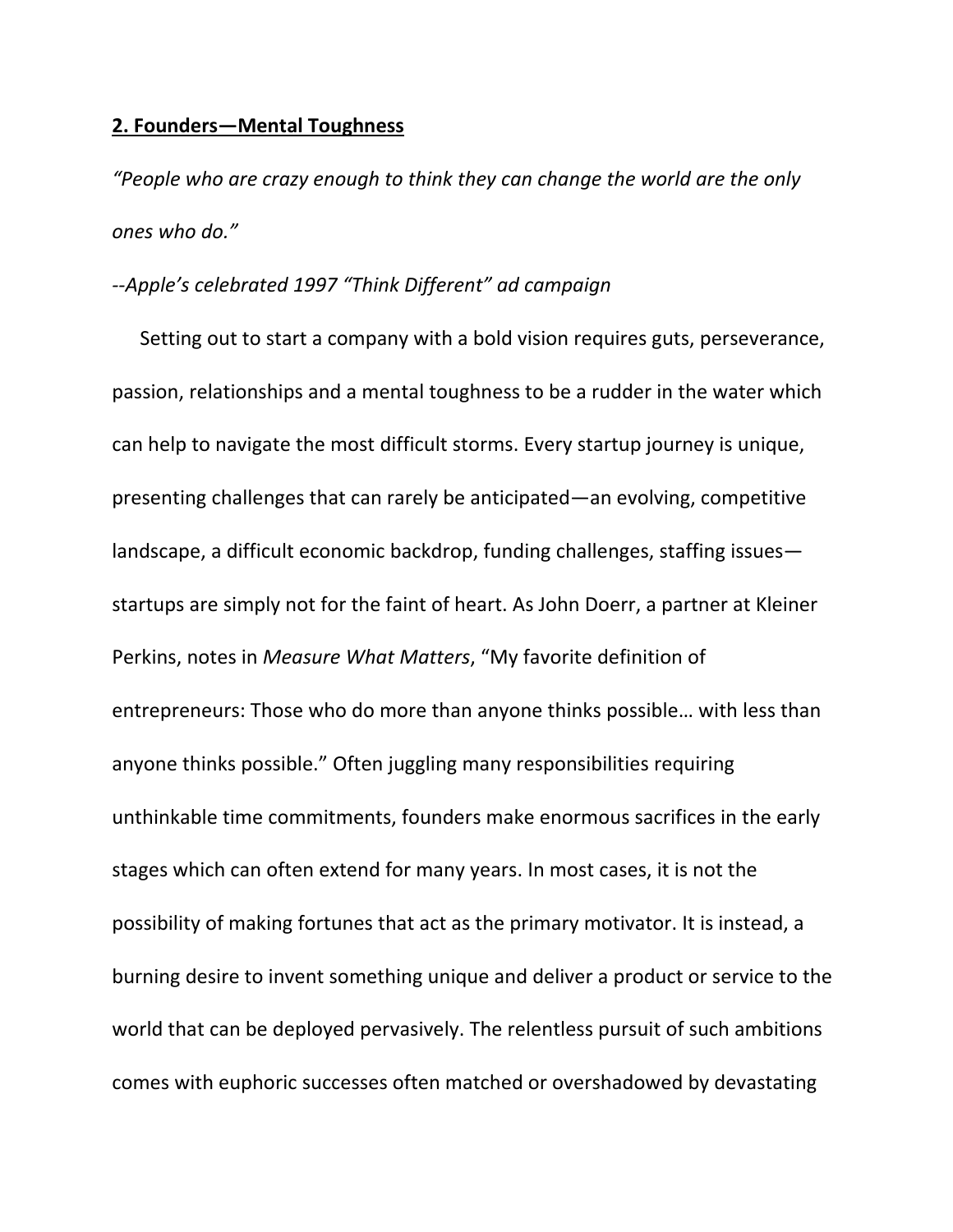setbacks. It is for these reasons, along with the persistent demands of a startup that a profound level of mental toughness is built into the DNA of most successful entrepreneurs.

In Upstarts, Brad Stone confirms that investors want to put their money behind leaders who, "even when the chips are down, and things aren't working, and everyone says this isn't meant to be, have so much love for the idea and so much passion that they just persevere. Startups are much romanticized, and most people are completely clueless about how you just have to will it into existence." Stone references a conversation between Sequoia's Greg McAdoo and Y Combinator's Paul Graham that both played key roles in Airbnb's early development. They noted that "the most essential characteristic of great entrepreneurs is mental toughness—the ability to overcome the hurdles and negativity that typically accompany something new. They identified this kind of "true grit" as the most important attribute in the founders of their successful portfolio companies, like Google and PayPal."

This "never say die" mentality and incredible resolve have been on full display not only in the founders of the most successful startups I have witnessed, but oftentimes in most of the early employees of those great companies. The desire and willingness to persevere, often against the greatest of odds is a hallmark of